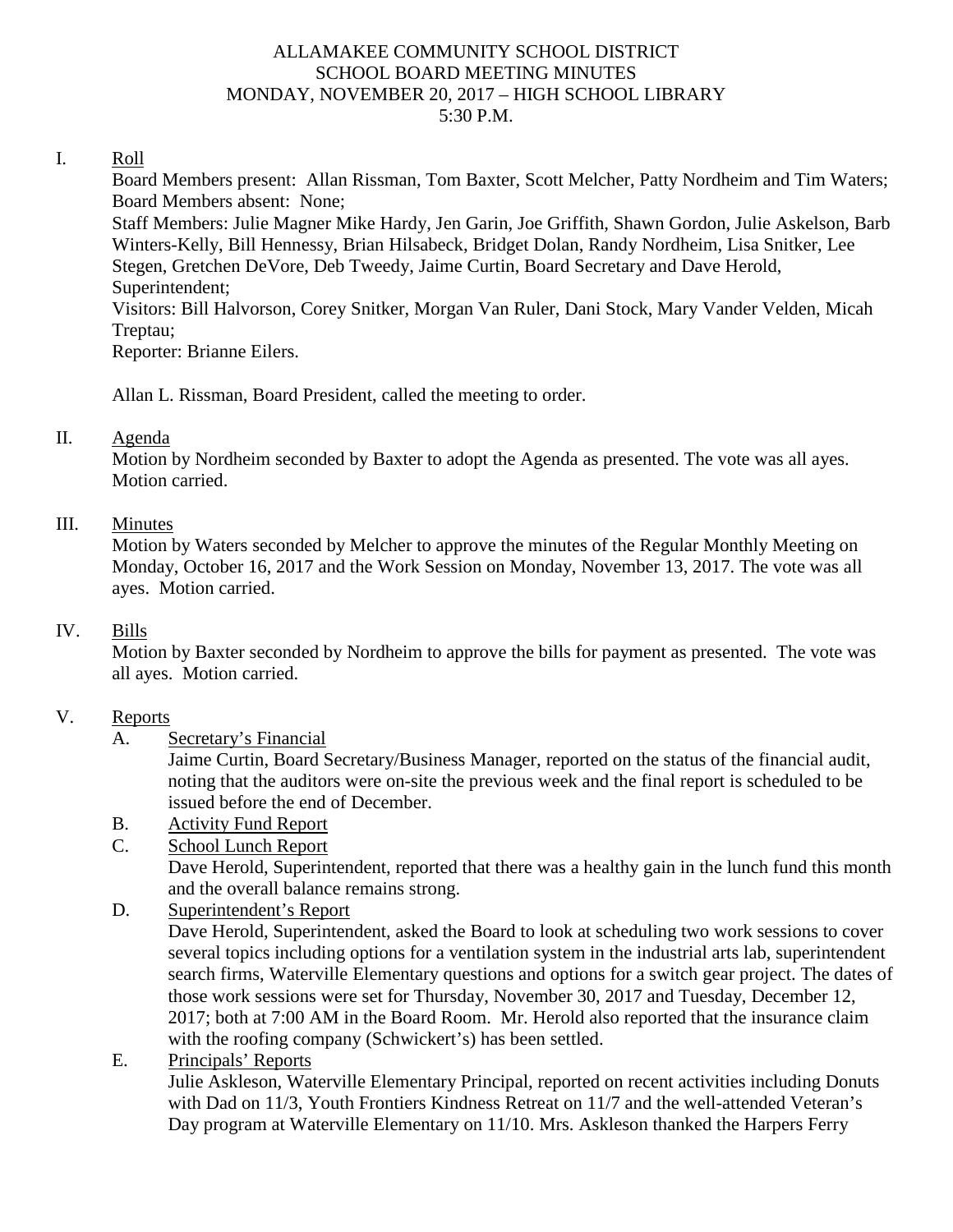Legion, Quilts of Valor, Ms. Eggerichs and Mrs. Voight for organizing an excellent program. Mrs. Askelson also invited everyone to the upcoming Christmas concert at Waterville Elementary on November 30<sup>th</sup>.

Joe Griffith, West/East Elementary Principal, reported on the recent Veteran's Day program at East Elementary on 11/10. Mr. Griffith thanked Beth Shaffer for speaking at the program. Mr. Griffith also reported on upcoming activities including the skate day for the 3-5 grades on 11/21 and the concert series: East Elementary – 12/5; Kindergarten – 12/8; 1<sup>st</sup> & 2<sup>nd</sup> Grades – 12/14 and  $PK - 12/18$  (all at 2:00 PM).

Jen Garin, Middle School Principal/Activities Director, reported on the attendance rate of the recent parent/teacher conferences and the 7<sup>th</sup> grade students' participation in the Youth Frontiers Courage Retreat on 11/8. Ms. Garin also thanked Mrs. Wasson and the Quilts of Valor for coordinating another successful Veteran's Day program on 11/10. Ms. Garin also commented on the upcoming winter sports seasons, Middle School Winter Concert on 12/7 and congratulated Madelyn Helgerson, Vivian Khan and Bailey Sherman for their performance at the OPUS Concert on 11/16.

Brian Hilsabeck, High School Assistant Principal/Activities Director, reported on the participation numbers for the upcoming winter sports.

Dr. Mike Hardy, High School Principal, reported the success of the football team and thanked Mr. Hilsabeck for his work. Dr. Hardy also reported on the progress of the assignment completion program, the upcoming semester tests and progress of the house project.

F. Curriculum Report

Gretchen DeVore, Cirriculum Director, reported on the results of the reading assessments, noting that there was less "summer drop" as there has been in the past. Mrs. DeVore also reported on the Google Summit, the STEM day at the AEA, the upcoming STEAM day at East Elementary on 12/19 and the completion of the desk audit.

#### G. Building and Grounds Report Bill Hennessy, Building and Grounds Director, reported that most of the winterizing is complete and the boilers are working well.

# H. Technology Report

Shawn Gordon, Technology Director, reported on the Erate application for next year, the bidding for a new ISP contract and his attendance at the Google Summit, noting that it was an excellent conference and that he received good feedback from other attendees.

# I. Food Service Report

Julie Magner, Food Service Director, reported on recent activities including Donuts for Dad, Youth Frontiers and lunch for the veterans and their families after the assembly on 11/10, noting that they served over 50 veterans at that lunch. Mrs. Magner also reported that the state review went very well and the food service program received all positive feedback.

## J. Transportation Report

Randy Nordheim, Transportation Director, reported that the inspections went well, thanking Mr. Eberling for keep the buses well maintained. Mr. Nordheim also stated that the new lighting project at the bus barn is complete and looks and works great.

## K.  $21<sup>st</sup>$  Century Report

Barbara Winters-Kelly, reported on the open house, noting there was great attendance and positive feedback from the community. Mrs. Winters-Kelly noted they encourage the community to give ideas to include in this next grant.

L. Other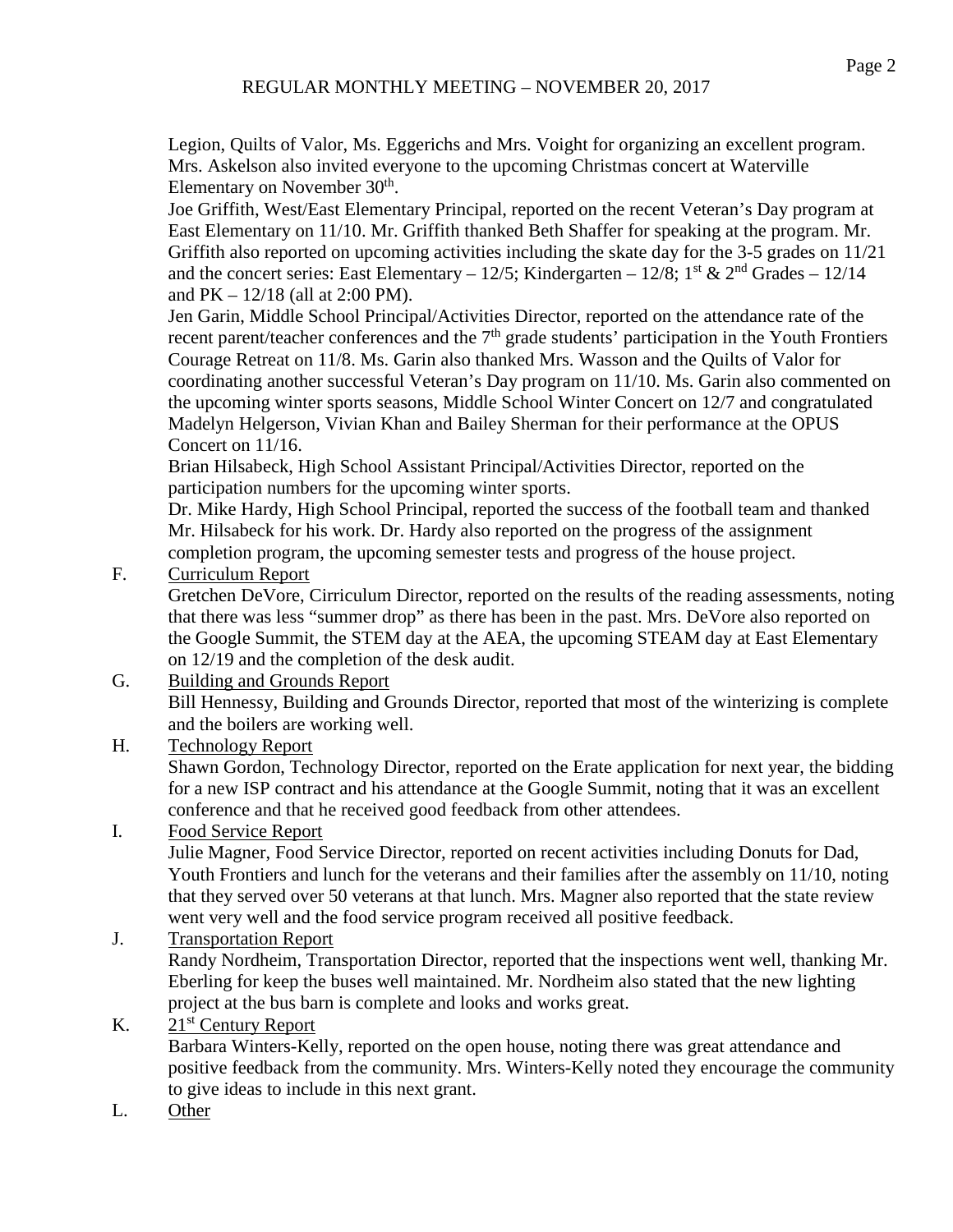Motion by Melcher seconded by Waters to approve the Secretary's Financial Report, Activity Fund Report, School Lunch Report, Superintendent's Report, Principals' Reports, Curriculum Report, Building and Grounds Report, Technology Report, Food Service Report, Transportation Report and 21<sup>st</sup> Century Report as presented. The vote was all ayes. Motion carried.

# VI. Communications

## A. Information

1. Middle School Technology Presentation

Bridget Dolan and Lee Stegen (Middle School teachers) presented on different forms of technology being used in their classrooms. Ms. Dolan demonstrated how her students utilize a program to help them make the right decisions regarding different online scenarios. Mr. Stegen discussed student projects that involve creating a presentation using green screen editing and he shared one of his student's projects.

# B. Visitors

Allan L. Rissman, Board President, welcomed the visitors and asked if there was anything anyone wished to comment on the agenda. No comments were made.

# VII. Old Business - None

# VIII. New Business

- A. Personnel: (All staff hired and volunteers are subject to a satisfactory background check.)
	- 1. Recommendation to approve staff for the 21st Century After School Program. Motion by Nordheim seconded by Waters to approve staff for the 21st Century After School Program. The vote was all ayes. Motion carried.
	- 2. Recommendation to approve Eaton Cotè as a substitute bus driver. Motion by Baxter seconded by Melcher to approve Eaton Cotè as a substitute bus driver. The vote was all ayes. Motion carried.
	- 3. Recommendation to approve Frank Weymiller and Chris Dahlstrom as volunteer wrestling coaches. Motion by Waters seconded by Nordheim to approve Frank Weymiller and Chris Dahlstrom as volunteer wrestling coaches. The vote was all ayes. Motion carried.
	- 4. Recommendation to accept the resignation of Dave Herold, due to retirement, from his position as Superintendent effective June 30, 2018. Motion by Baxter seconded by Nordheim to accept the resignation of Dave Herold, due to retirement, from his position as Superintendent effective June 30, 2018. The vote was all ayes. Motion carried.
- B. Recommendation to approve Resolution for Authorized Representation for Hazard Mitigation Plan.

Motion by Melcher seconded by Waters to approve Resolution for Authorized Representation for Hazard Mitigation Plan. The vote was all ayes. Motion carried.

- C. Recommendation to approve bus bids. Motion by Baxter seconded by Melcher to accept the bus bid from School Bus Sales for one 65 passenger school bus for \$83,503 each. The vote was all ayes. Motion carried.
- D. Recommendation to approve Sunday usage request by Waukon Youth Wrestling program on January 28, 2018. Motion by Waters seconded by Nordheim to approve Sunday usage request by Waukon Youth Wrestling program on January 28, 2018. The vote was all ayes. Motion carried.